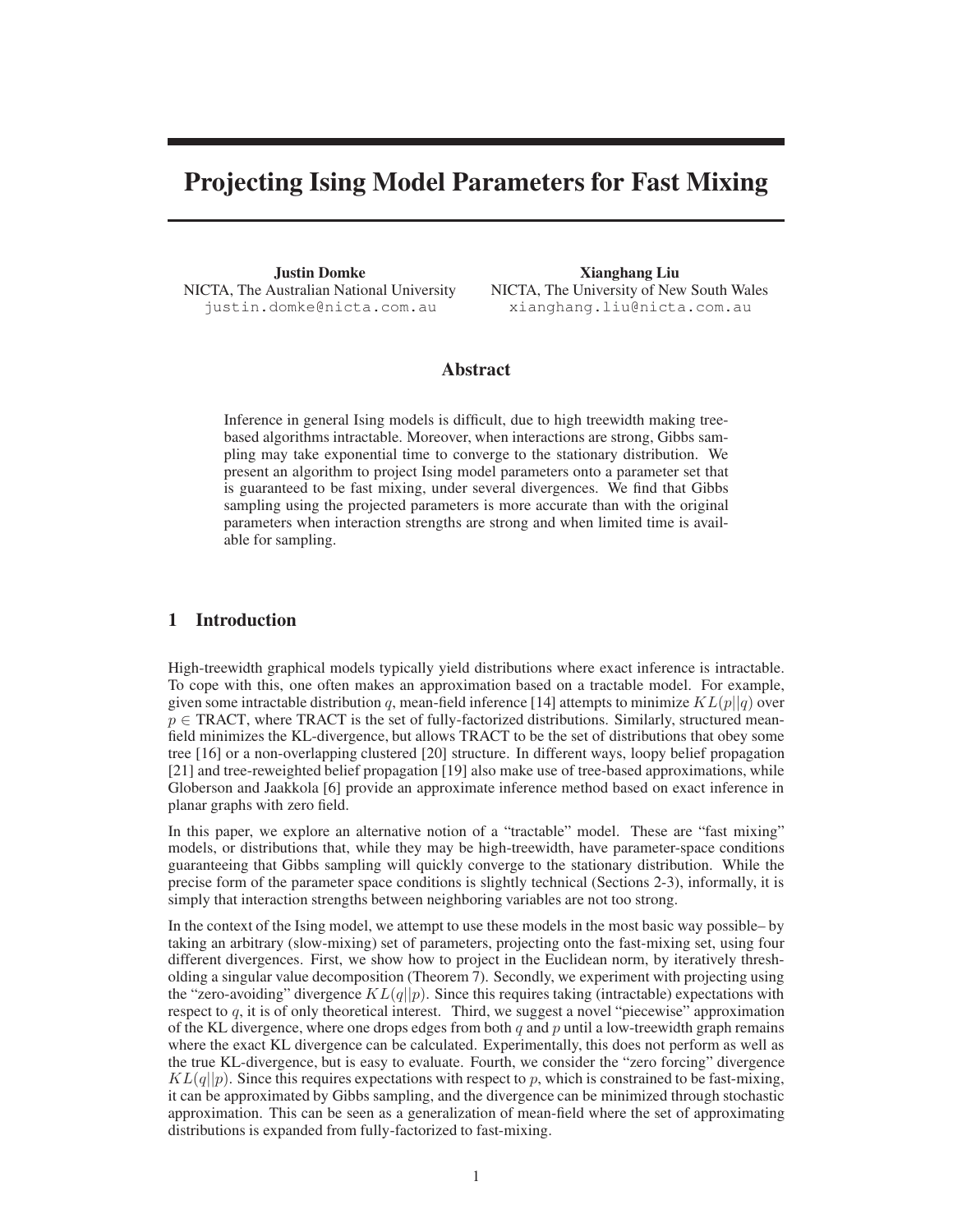## 2 Background

The literature on mixing times in Markov chains is extensive, including a recent textbook [10]. The presentation in the rest of this section is based on that of Dyer et al. [4].

Given a distribution  $p(x)$ , one will often wish to draw samples from it. While in certain cases (e.g. the Normal distribution) one can obtain exact samples, for Markov random fields (MRFs), one must generally resort to iterative Markov chain Monte Carlo (MCMC) methods that obtain a sample asymptotically. In this paper, we consider the classic Gibbs sampling method [5], where one starts with some configuration x, and repeatedly picks a node i, and samples  $x_i$  from  $p(x_i|x_{-i})$ . Under mild conditions, this can be shown to sample from a distribution that converges to p as  $t \to \infty$ .

It is common to use more sophisticated methods such as block Gibbs sampling, the Swendsen-Wang algorithm [18], or tree sampling [7]. In principle, each algorithm could have unique parameter-space conditions under which it is fast mixing. Here, we focus on the univariate case for simplicity and because fast mixing of univariate Gibbs is sufficient for fast mixing of some other methods [13].

**Definition 1.** Given two finite distributions p and q, the **total variation distance**  $|| \cdot ||_{TV}$  is

$$
||p(X) - q(X)||_{TV} = \frac{1}{2} \sum_{x} |p(X = x) - q(X = x)|.
$$

We need a property of a distribution that can guarantee fast mixing. The **dependency**  $R_{ij}$  of  $x_i$  on  $x_j$  is defined by considering two configurations x and  $x'$ , and measuring how much the conditional distribution of  $x_i$  can vary when  $x_k = x'_k$  for all  $k \neq j$ .

**Definition 2.** Given a distribution  $p$ , the dependency matrix  $R$  is defined by

$$
R_{ij} = \max_{x, x': x_{-j} = x'_{-j}} ||p(X_i|x_{-i}) - p(X_i|x'_{-i})||_{TV}.
$$

Given some threshold  $\epsilon$ , the **mixing time** is the number of iterations needed to guarantee that the total variation distance of the Gibbs chain to the stationary distribution is less than  $\epsilon$ .

**Definition 3.** Suppose that  $\{X^t\}$  denotes the sequence of random variables corresponding to running Gibbs sampling on some distribution p. The mixing time  $\tau(\epsilon)$  is the minimum time t such that the total variation distance between  $X<sup>t</sup>$  and the stationary distribution is at most  $\epsilon$ . That is,

$$
\tau(\epsilon) = \min\{t : d(t) < \epsilon\},
$$
\n
$$
d(t) = \max_{x} ||\mathbb{P}(X^t|X^0 = x) - p(X)||_{TV}.
$$

Unfortunately, the mixing time can be extremely long, which makes the use of Gibbs sampling delicate in practice. For example, for the two-dimensional Ising model with zero field and uniform interactions, it is known that mixing time is polynomial (in the size of the grid) when the interaction strengths are below a threshold  $\beta_c$ , and exponential for stronger interactions [11]. For more general distributions, such tight bounds are not generally known, but one can still derive sufficient conditions for fast mixing. The main result we will use is the following [8].

**Theorem 4.** *Consider the dependency matrix* R *corresponding to some distribution*  $p(X_1, ..., X_n)$ *. For Gibbs sampling with random updates, if*  $||R||_2 < 1$ *, the mixing time is bounded by* 

$$
\tau(\epsilon) \leq \frac{n}{1 - ||R||_2} \ln\left(\frac{n}{\epsilon}\right).
$$

Roughly speaking, if the spectral norm (maximum singular value) of  $R$  is less than one, rapid mixing will occur. A similar result holds in the case of systematic scan updates [4, 8].

Some of the classic ways of establishing fast mixing can be seen as special cases of this. For example, the Dobrushin criterion is that  $||R||_1 < 1$ , which can be easier to verify in many cases, since  $||R||_1 = \max_j \sum_i |R_{ij}|$  does not require the computation of singular values. However, for symmetric matrices, it can be shown that  $||R||_2 \leq ||R||_1$ , meaning the above result is tighter.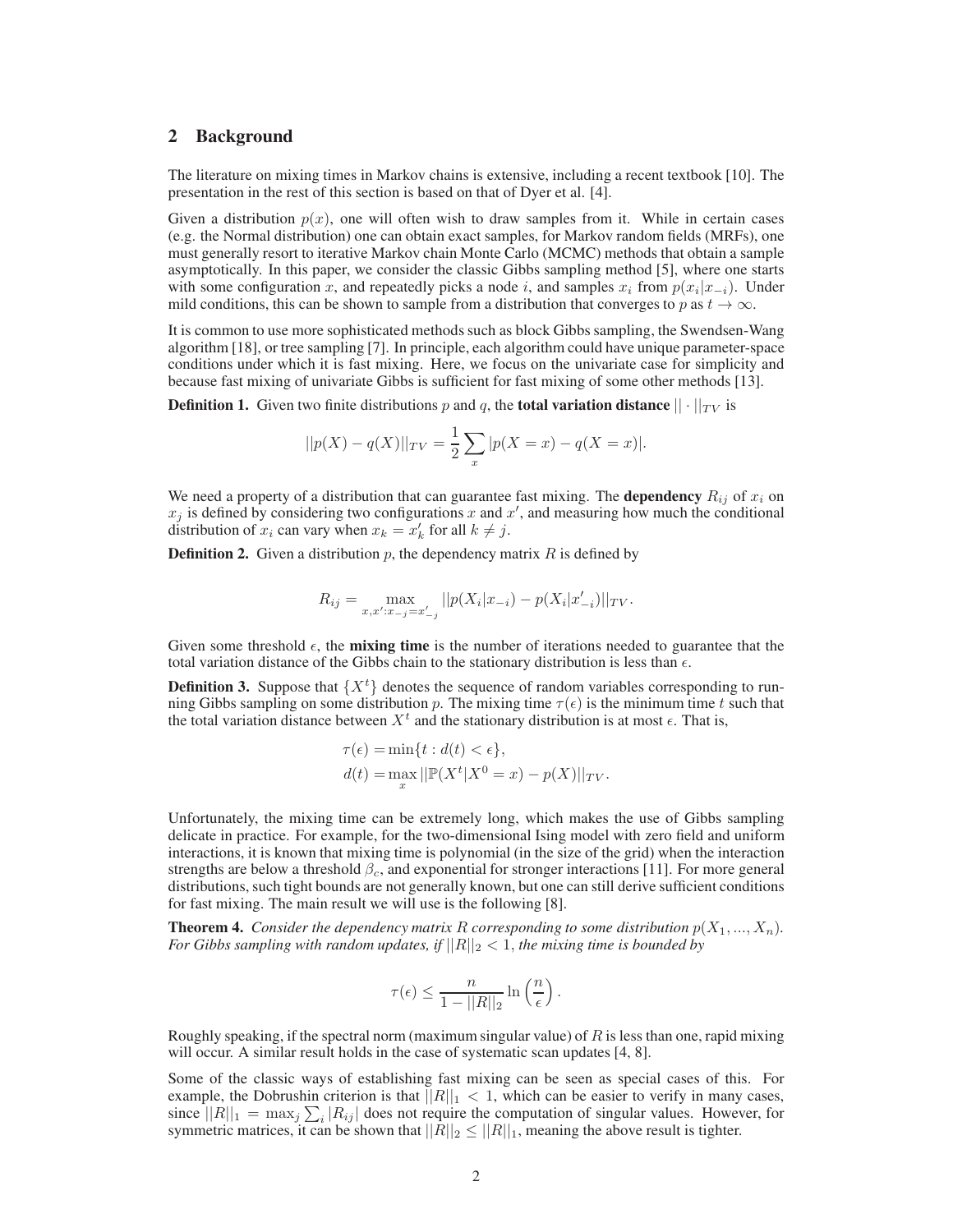## 3 Mixing Time Bounds

For variables  $x_i \in \{-1, +1\}$ , an Ising model is of the form

$$
p(x) = \exp\left(\sum_{i,j}\beta_{ij}x_ix_j + \sum_i\alpha_ix_i - A(\beta,\alpha)\right),\,
$$

where  $\beta_{ij}$  is the interaction strength between variables i and j,  $\alpha_i$  is the "field" for variable i, and A ensures normalization. This can be seen as a member of the exponential family  $p(x)$  $\exp(\theta \cdot f(x) - A(\theta))$ , where  $f(x) = \{x_i x_j \forall (i, j) \} \cup \{x_i \forall i\}$  and  $\theta$  contains both  $\beta$  and  $\alpha$ . Lemma 5. *For an Ising model, the dependency matrix is bounded by*

$$
R_{ij} \le \tanh|\beta_{ij}| \le |\beta_{ij}|
$$

Hayes [8] proves this for the case of constant  $\beta$  and zero-field, but simple modifications to the proof can give this result.

Thus, to summarize, an Ising model can be guaranteed to be fast mixing if the spectral norm of the absolute value of interactions terms is less than one.

## 4 Projection

In this section, we imagine that we have some set of parameters  $\theta$ , not necessarily fast mixing, and would like to obtain another set of parameters  $\psi$  which are as close as possible to  $\theta$ , but guaranteed to be fast mixing. This section derives a projection in the Euclidean norm, while Section 5 will build on this to consider other divergence measures.

We will use the following standard result that states that given a matrix  $A$ , the closest matrix with a maximum spectral norm can be obtained by thresholding the singular values.

**Theorem 6.** If A has a singular value decomposition  $A = USV<sup>T</sup>$ , and  $||\cdot||_F$  denotes the Frobenius *norm, then*  $B = \argmin_{n \in \mathbb{N}} ||A - B||_F$  *can be obtained as*  $B = US'V^T$ , *where*  $S'_{ii} = \min(S_{ii}, c^2)$ .  $B:||B||_2 \leq c$ 

We denote this projection by  $B = \Pi_c[A]$ . This is close to providing an algorithm for obtaining the closest set of Ising model parameters that obey a given spectral norm constraint. However, there are two issues. First, in general, even if  $A$  is sparse, the projected matrix  $B$  will be dense, meaning that projecting will destroy a sparse graph structure. Second, this result constrains the spectral norm of B itself, rather than  $R = |B|$ , which is what needs to be controlled. The theorem below provides a dual method that fixed these issues.

Here, we take some matrix Z that corresponds to the graph structure, by setting  $Z_{ij} = 0$  if  $(i, j)$  is an edge, and  $Z_{ij} = 1$  otherwise. Then, enforcing that B obeys the graph structure is equivalent to enforcing that  $Z_{ij}B_{ij} = 0$  for all  $(i, j)$ . Thus, finding the closest set of parameters B is equivalent to solving

$$
\min_{B,D} \qquad ||A - B||_F \text{ subject to } ||D||_2 \le c, \ Z_{ij} D_{ij} = 0, \ D = |B|.
$$
 (1)

We find it convenient to solve this minimization by performing some manipulations, and deriving a dual. The proof of this theorem is provided in the appendix. To accomplish the maximization of  $g$ over M and  $\Lambda$ , we use LBFGS-B [1], with bound constraints used to enforce that  $M \geq 0$ .

The following theorem uses the "triple dot product" notation of  $A \cdot B \cdot C = \sum_{ij} A_{ij} B_{ij} C_{ij}$ .

**Theorem 7.** Define  $R = |A|$ . The minimization in Eq. 1 is equivalent to the problem of  $\max_{M\geq 0,\Lambda} g(\Lambda, M)$ *, where the objective and gradient of g are, for*  $D(\Lambda, M) = \Pi_c[R + M - \Lambda \odot Z]$ *,* 

$$
g(\Lambda, M) = \frac{1}{2} ||D(\Lambda, M) - R||_F^2 + \Lambda \cdot Z \cdot D(\Lambda, M)
$$
 (2)

$$
\frac{dg}{d\Lambda} = Z \odot D(\Lambda, M) \tag{3}
$$

$$
\frac{dg}{dM} = D(\Lambda, M). \tag{4}
$$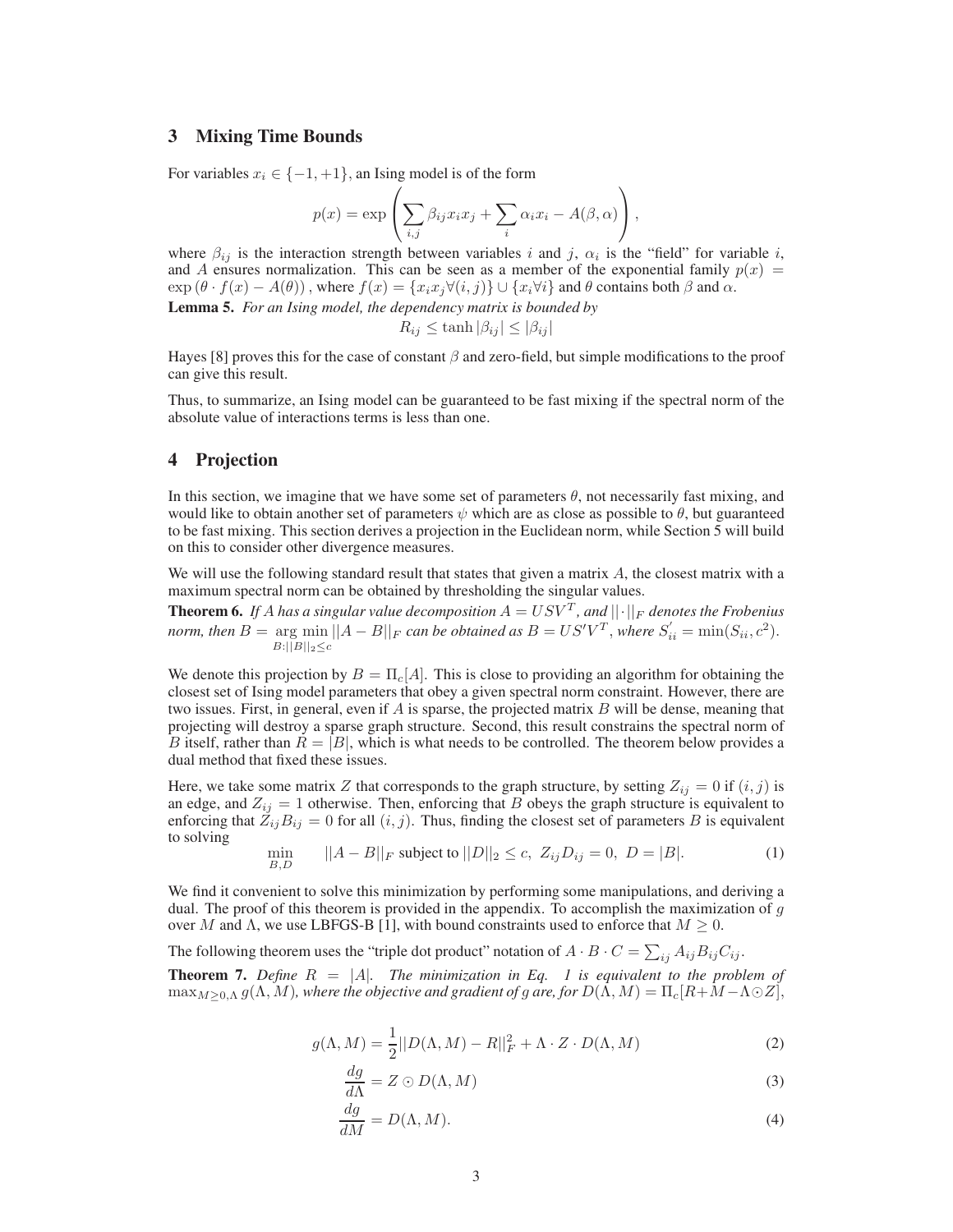## 5 Divergences

Again, we would like to find a parameter vector  $\psi$  that is close to a given vector  $\theta$ , but is guaranteed to be fast mixing, but with several notions of "closeness" that vary in terms of accuracy and computational convenience. Formally, if  $\Psi$  is the set of parameters that we can guarantee to be fast mixing, and  $D(\theta, \psi)$  is a divergence between  $\theta$  and  $\psi$ , then we would like to solve

$$
\arg\min_{\psi \in \Psi} D(\theta, \psi). \tag{5}
$$

As we will see, in selecting D there appears to be something of a trade-off between the quality of the approximation, and the ease of computing the projection in Eq. 5.

In this section, we work with the generic exponential family representation

$$
p(x; \theta) = \exp(\theta \cdot f(x) - A(\theta)).
$$

We use  $\mu$  to denote the mean value of f. By a standard result, this is equal to the gradient of A, i.e.

$$
\mu(\theta) = \sum_{x} p(x;\theta) f(x) = \nabla A(\theta).
$$

#### 5.1 Euclidean Distance

The simplest divergence is simply the  $l_2$  distance between the parameter vectors,  $D(\theta, \psi) = ||\theta - \psi||$  $\psi$ ||<sub>2</sub>. For the Ising model, Theorem 7 provides a method to compute the projection arg min<sub> $\psi \in \Psi$ </sub> ||θ−  $\psi||_2$ . While simple, this has no obvious probabilistic interpretation, and other divergences perform better in the experiments below.

However, it also forms the basis of our projected gradient descent strategy for computing the projection in Eq. 5 under more general divergences D. Specifically, we will do this by iterating

1. 
$$
\psi' \leftarrow \psi - \lambda \frac{d}{d\psi} D(\theta, \psi)
$$
  
2.  $\psi \leftarrow \arg \min_{\psi \in \Psi} ||\psi' - \psi||_2$ 

for some step-size  $\lambda$ . In some cases,  $dD/d\psi$  can be calculated exactly, and this is simply projected gradient descent. In other cases, one needs to estimate  $dD/d\psi$  by sampling from  $\psi$ . As discussed below, we do this by maintaining a "pool" of samples. In each iteration, a few Markov chain steps are applied with the current parameters, and then the gradient is estimated using them. Since the gradients estimated at each time-step are dependent, this can be seen as an instance of Ergodic Mirror Descent [3]. This guarantees convergence if the number of Markov chain steps, and the step-size  $\lambda$ are both functions of the total number of optimization iterations.

#### 5.2 KL-Divergence

Perhaps the most natural divergence to use would be the "inclusive" KL-divergence

$$
D(\theta, \psi) = KL(\theta || \psi) = \sum_{x} p(x; \theta) \log \frac{p(x; \theta)}{p(x; \psi)}.
$$
 (6)

This has the "zero-avoiding" property [12] that  $\psi$  will tend to assign some probability to all configurations that  $\theta$  assigns nonzero probability to. It is easy to show that the derivative is

$$
\frac{dD(\theta,\psi)}{d\psi} = \mu(\psi) - \mu(\theta),\tag{7}
$$

where  $\mu_{\theta} = \mathbb{E}_{\theta}[f(X)]$ . Unfortunately, this requires inference with respect to both the parameter vectors  $\theta$  and  $\psi$ . Since  $\psi$  will be enforced to be fast-mixing during optimization, one could approximate  $\mu(\psi)$  by sampling. However,  $\theta$  is presumed to be slow-mixing, making  $\mu(\theta)$  difficult to compute. Thus, this divergence is only practical on low-treewidth "toy" graphs.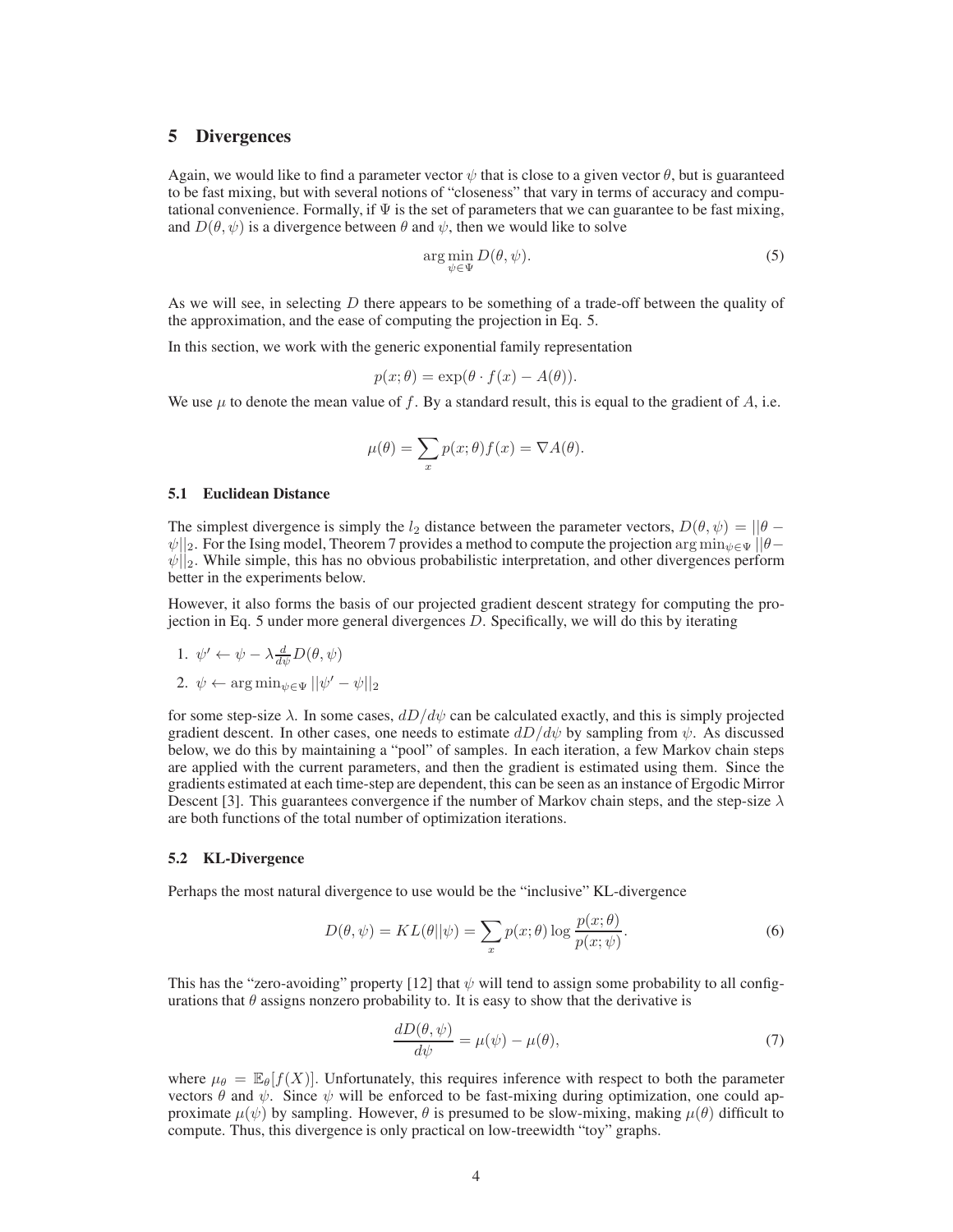#### 5.3 Piecewise KL-Divergences

Inspired by the piecewise likelihood [17] and likelihood approximations based on mixtures of trees [15], we seek tractable approximations of the KL-divergence based on tractable subgraphs. Our motivation is the the following: if  $\theta$  and  $\psi$  define the same distribution, then if a certain set of edges are removed from both, they should continue to define the same distribution<sup>1</sup>. Thus, given some graph T, we define the "projection"  $\theta(T)$  onto the tree such by setting all edge parameters to zero if not part of  $T$ . Then, given a set of graphs  $T$ , the piecewise KL-divergence is

$$
D(\theta, \psi) = \max_{T} KL(\theta(T)||\psi(T)).
$$

Computing the derivative of this divergence is not hard– one simply computes the KL-divergence for each graph, and uses the gradient as in Eq. 7 for the maximizing graph.

There is some flexibility of selecting the graphs  $T$ . In the simplest case, one could simply select a set of trees (assuring that each edge is covered by one tree), which makes it easy to compute the KLdivergence on each tree using the sum-product algorithm. We will also experiment with selecting low-treewidth graphs, where exact inference can take place using the junction tree algorithm.

#### 5.4 Reversed KL-Divergence

We also consider the "zero-forcing" KL-divergence

$$
D(\theta, \psi) = KL(\psi||\theta) = \sum_{x} p(x; \psi) \log \frac{p(x; \psi)}{p(x; \theta)}.
$$

**Theorem 8.** *The divergence*  $D(\theta, \psi) = KL(\psi||\theta)$  *has the gradient* 

$$
\frac{d}{d\psi}D(\theta,\psi) = \sum_{x} p(x;\psi)(\psi - \theta) \cdot f(x) (f(x) - \mu(\psi)).
$$

Arguably, using this divergence is inferior to the "zero-avoiding" KL-divergence. For example, since the parameters  $\psi$  may fail to put significant probability at configurations where  $\theta$  does, using importance sampling to reweight samples from  $\psi$  to estimate expectations with respect to  $\theta$  could have high variance Further, it can be non-convex with respect to  $\psi$ . Nevertheless, it often work well in practice. Minimizing this divergence under the constraint that the dependency matrix  $R$ corresponding to  $\psi$  have a limited spectral norm is closely related to naive mean-field, which can be seen as a degenerate case where one constrains R to have zero norm.

This is easier to work with than the "zero-avoiding" KL-divergence in Eq. 6 since it involves taking expectations with respect to  $\psi$ , rather than  $\theta$ : since  $\psi$  is enforced to be fast-mixing, these expectations can be approximated by sampling. Specifically, suppose that one has generated a set of samples  $x^1, ..., x^K$  using the current parameters  $\psi$ . Then, one can first approximate the marginals by  $\hat{\mu} = \frac{1}{K} \sum_{k=1}^{K} f(x^k)$ , and then approximate the gradient by

$$
\hat{g} = \frac{1}{K} \sum_{k=1}^{K} \left( (\psi - \theta) \cdot f(x^k) \right) \left( f(x^k) - \hat{\mu} \right). \tag{8}
$$

It is a standard result that if two estimators are unbiased and independent, the product of the two estimators will also be unbiased. Thus, if one used separate sets of perfect samples to estimate  $\hat{\mu}$ and  $\hat{g}$ , then  $\hat{g}$  would be an unbiased estimator of  $dD/d\psi$ . In practice, of course, we generate the samples by Gibbs sampling, so they are not quite perfect. We find in practice that using the same set of samples twice makes makes little difference, and do so in the experiments.

<sup>&</sup>lt;sup>1</sup>Technically, here, we assume that the exponential family is minimal. However, in the case of an overcomplete exponential family, enforcing this will simply ensure that  $\theta$  and  $\psi$  use the same reparameterization.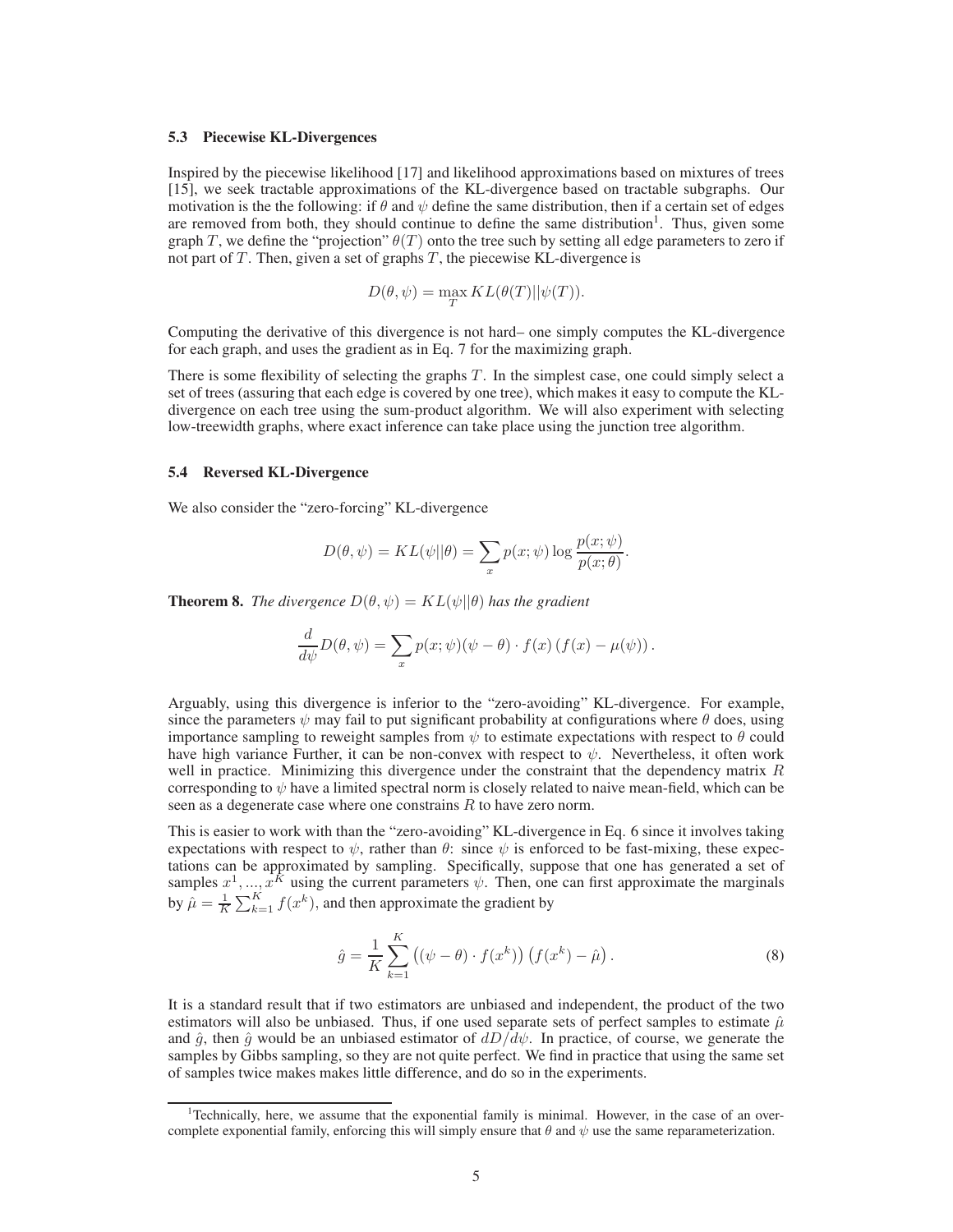

Figure 1: The mean error of estimated univariate marginals on 8x8 grids (top row) and low-density random graphs (bottom row), comparing 30k iterations of Gibbs sampling after projection to variational methods. To approximate the computational effort of projection (Table 1), sampling on the original parameters with 250k iterations is also included as a lower curve. (Full results in appendix.)

## 6 Experiments

Our experimental evaluation follows that of Hazan and Shashua [9] in evaluating the accuracy of the methods using the Ising model in various configurations. In the experiments, we approximate randomly generated Ising models with rapid-mixing distributions using the projection algorithms described previously. Then, the marginals of rapid-mixing approximate distribution are compared against those of the target distributions by running a Gibbs chain on each. We calculate the mean absolute distance of the marginals as the accuracy measure, with the marginals computed via the exact junction-tree algorithm.

We evaluate projecting under the Euclidean distance (Section 5.1), the piecewise divergence (Section 5.3), and the zero-forcing KL-divergence  $KL(\psi||\theta)$  (Section 5.4). On small graphs, it is possible to minimize the zero-avoiding KL-divergence  $KL(\theta||\psi)$  by computing marginals using the junctiontree algorithm. However, as minimizing this KL-divergence leads to exact marginal estimates, it doesn't provide a useful measure of marginal accuracy. Our methods are compared with four other inference algorithms, namely loopy belief-propagation (LBP), Tree-reweighted belief-propagation (TRW), Naive mean-field (MF), and Gibbs sampling on the original parameters.

LBP, MF and TRW are among the most widely applied variational methods for approximate inference. The MF algorithm uses a fully factorized distribution as the tractable family, and can be viewed as an extreme case of minimizing the zero forcing KL-divergence  $KL(\psi||\theta)$  under the constraint of zero spectral norm. The tractable family that it uses guarantees "instant" mixing but is much more restrictive. Theoretically, Gibbs sampling on the original parameters will produce highly accurate marginals if run long enough. However, this can take exponentially long and convergence is generally hard to diagnose [2]. In contrast, Gibbs sampling on the rapid-mixing approximation is guaranteed to converge rapidly but will result in less accurate marginals asymptotically. Thus, we also include time-accuracy comparisons between these two strategies in the experiments.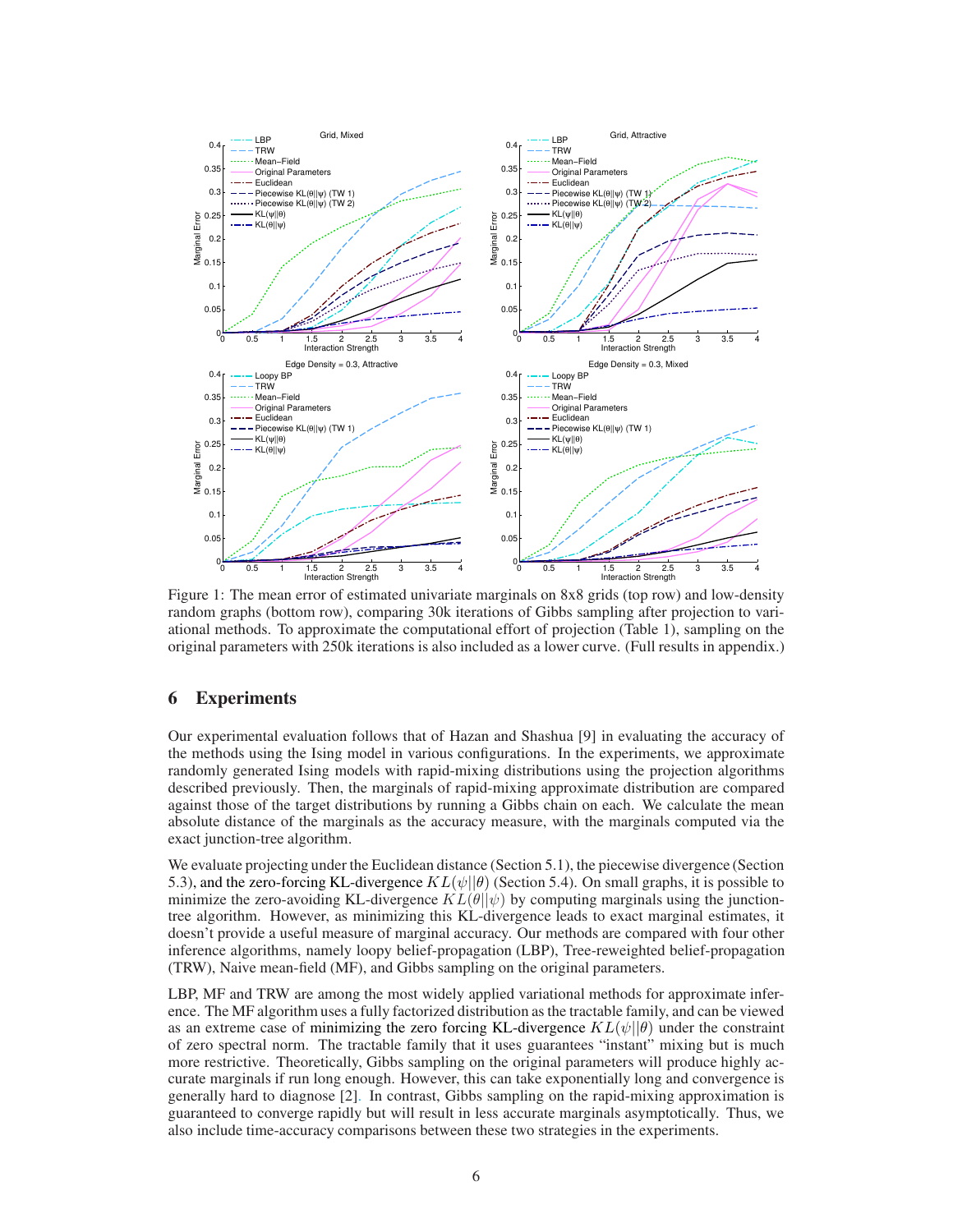|                        | Grid, Strength 1.5 |             | Grid, Strength 3 |             | Random Graph, Strength 3. |              |
|------------------------|--------------------|-------------|------------------|-------------|---------------------------|--------------|
|                        | Gibbs Steps        | <b>SVDs</b> | Gibbs Steps      | <b>SVDs</b> | Gibbs Steps               | <b>SVDs</b>  |
| 30,000 Gibbs steps     | 30k/0.17s          |             | 30k / 0.17s      |             | 30k / 0.04s               |              |
| 250,000 Gibbs steps    | 250k/1.4s          |             | 250k/1.4s        |             | 250k/0.33s                |              |
| Euclidean Projection   |                    | 22/0.04s    |                  | 78/0.15s    |                           | 17/0002s     |
| Piecewise-1 Projection |                    | 322/0.61s   |                  | 547/1.0s    |                           | 408/0.047s   |
| KL Projection          | 30k/0.17s          | 265/0.55s   | 30k/0.17s        | 471/0.94s   | 30k / 0.04s               | 300 / 0.037s |

Table 1: Running Times on various attractive graphs, showing the number of Gibbs passes and Singular Value Decompositions, as well as the amount of computation time. The random graph is based on an edge density of 0.7. Mean-Field, Loopy BP, and TRW take less than 0.01s.

### 6.1 Configurations

Two types of graph topologies are used: two-dimensional  $8 \times 8$  grids and random graphs with 10 nodes. Each edge is independently present with probability  $p_e \in \{0.3, 0.5, 0.7\}$ . Node parameters  $\theta_i$ are uniformly drawn from unif( $-d_n, d_n$ ) and we fix the field strength to  $d_n = 1.0$ . Edge parameters  $\theta_{ij}$  are uniformly drawn from unif $(-d_e, d_e)$  or unif $(0, d_e)$  to obtain mixed or attractive interactions respectively. We generate graphs with different interaction strength  $d_e = 0, 0.5, \ldots, 4$ . All results are averaged over 50 random trials.

To calculate piecewise divergences, it remains to specify the set of subgraphs  $T$ . It can be any tractable subgraph of the original distribution. For the grids, one straightforward choice is to use the horizontal and the vertical chains as subgraphs. We also test with chains of treewidth 2. For random graphs, we use the sets of random spanning trees which can cover every edge of the original graphs as the set of subgraphs.

A stochastic gradient descent algorithm is applied to minimize the zero forcing KL-divergence  $KL(\psi||\theta)$ . In this algorithm, a "pool" of samples is repeatedly used to estimate gradients as in Eq. 8. After each parameter update, each sample is updated by a single Gibbs step, consisting of one pass over all variables. The performance of this algorithm can be affected by several parameters, including the gradient search step size, the size of the sample pool, the number of Gibbs updates, and the number of total iterations. (This algorithm can be seen as an instance of Ergodic Mirror Descent [3].) Without intensive tuning of these parameters, we choose a constant step size of 0.1, sample pool size of 500 and 60 total iterations, which performed reasonably well in practice.

For each original or approximate distribution, a single chain of Gibbs sampling is run on the final parameters, and marginals are estimated from the samples drawn. Each Gibbs iteration is one pass of systematical scan over the variables in fixed order. Note that this does not take into account the computational effort deployed during projection, which ranges from 30,000 total Gibbs iterations with repeated Euclidean projection  $(KL(\psi||\theta))$  to none at all (Original parameters). It has been our experience that more aggressive parameters can lead to this procedure being more accurate than Gibbs in a comparison of total computational effort, but such a scheduling tends to also reduce the accuracy of the final parameters, making results more difficult to interpret.

In Section 3.2, we show that for Ising models, a sufficient condition for rapid-mixing is the spectral norm of pairwise weight matrix is less than 1.0. However, we find in practice using a spectral norm bound of 2.5 instead of 1.0 can still preserve the rapid-mixing property and gives better approximation to the original distributions. (See Section 7 for a discussion.)

# 7 Discussion

Inference in high-treewidth graphical models is intractable, which has motivated several classes of approximations based on tractable families. In this paper, we have proposed a new notion of "tractability", insisting not that a graph has a fast algorithm for exact inference, but only that it obeys parameter-space conditions ensuring that Gibbs sampling will converge rapidly to the stationary distribution. For the case of Ising models, we use a simple condition that can guarantee rapid mixing, namely that the spectral norm of the matrix of interaction strengths is less than one.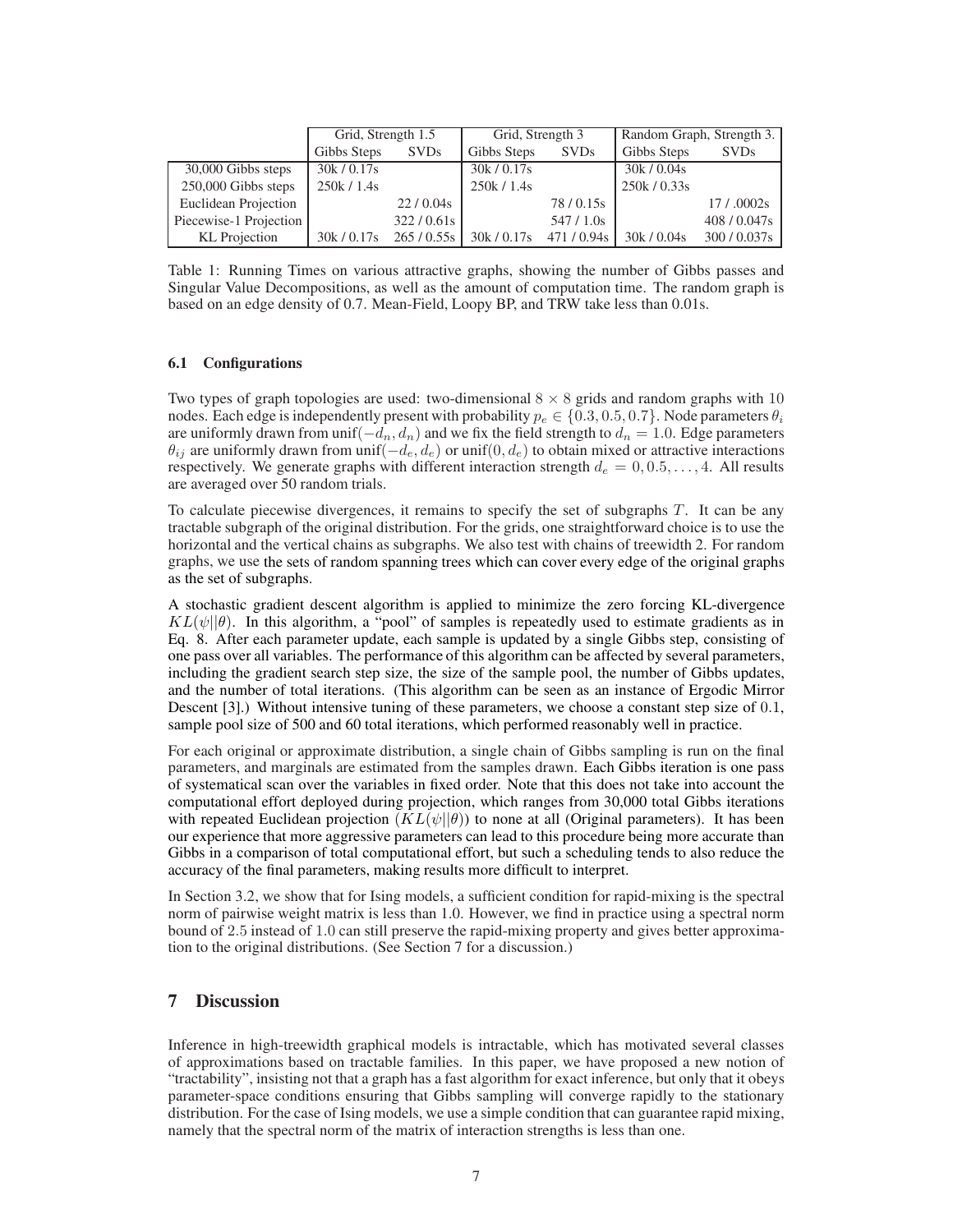

Figure 2: Example plots of the accuracy of obtained marginals vs. the number of samples. Top: Grid graphs. Bottom: Low-Density Random graphs. (Full results in appendix.)

Given an intractable set of parameters, we consider using this approximate family by "projecting" the intractable distribution onto it under several divergences. First, we consider the Euclidean distance of parameters, and derive a dual algorithm to solve the projection, based on an iterative thresholding of the singular value decomposition. Next, we extend this to more probabilistic divergences. Firstly, we consider a novel "piecewise" divergence, based on computing the exact KL-divergnce on several low-treewidth subgraphs. Secondly, we consider projecting onto the KL-divergence. This requires a stochastic approximation approach where one repeatedly generates samples from the model, and projects in the Euclidean norm after taking a gradient step.

We compare experimentally to Gibbs sampling on the original parameters, along with several standard variational methods. The proposed methods are more accurate than variational approximations. Given enough time, Gibbs sampling using the original parameters will always be more accurate, but with finite time, projecting onto the fast-mixing set to generally gives better results.

Future work might extend this approach to general Markov random fields. This will require two technical challenges. First, one must find a bound on the dependency matrix for general MRFs, and secondly, an algorithm is needed to project onto the fast-mixing set defined by this bound. Fast-mixing distributions might also be used for learning. E.g., if one is doing maximum likelihood learning using MCMC to estimate the likelihood gradient, it would be natural to constrain the parameters to a fast mixing set.

One weakness of the proposed approach is the apparent looseness of the spectral norm bound. For the two dimensional Ising model with no univariate terms, and a constant interaction strength  $\beta$ , there is a well-known threshold  $\beta_c = \frac{1}{2} \ln(1 + \sqrt{2}) \approx .4407$ , obtained using more advanced techniques than the spectral norm [11]. Roughly, for  $\beta < \beta_c$ , mixing is known to occur quickly (polynomial in the grid size) while for  $\beta > \beta_c$ , mixing is exponential. On the other hand, the spectral bound norm will be equal to one for  $\beta = .25$ , meaning the bound is too conservative in this case by a factor of  $\beta_c/25 \approx 1.76$ . A tighter bound on when rapid mixing will occur would be more informative.